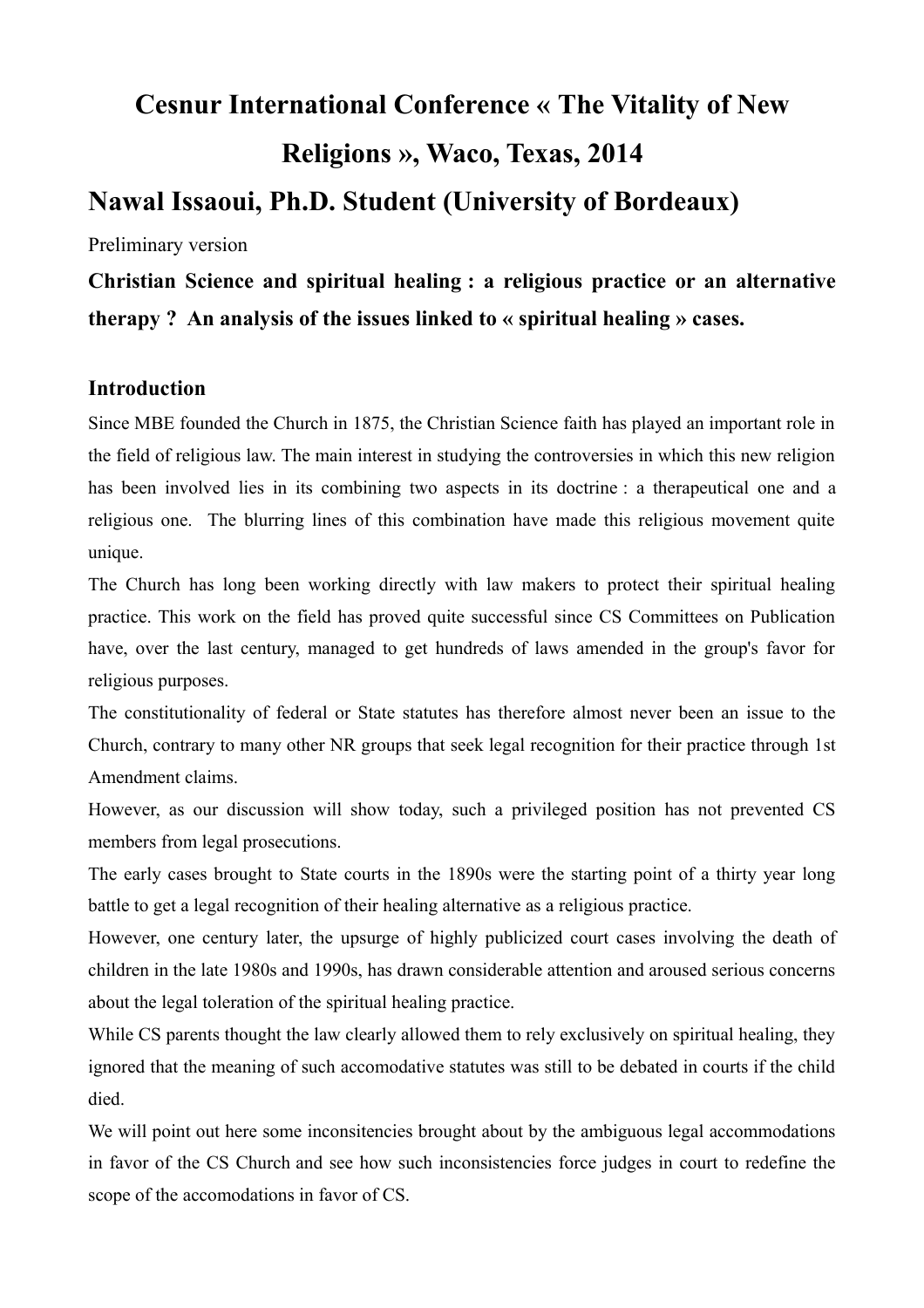We will first briefly discuss how the Church got to be one of the very few religious groups that managed to have its spiritual healing system recognized both as a legitimate therapeutical alternative to conventional medicine and as a religious practice. Last, we will see in what ways the much publicized child death cases have shown the limits of the accomodative provisions the Church has been able to get.

#### **I) An Overview of the Church's main tenets**

Before we focus on the controversies, a very brief look into the history of the CS faith and its healing practice is useful in understanding the issues being discussed today.

#### **Mary Baker Eddy**

The CS faith was founded by Mary Baker Eddy, a woman from New England who was raised in a Congregationalist family. Growing up, she rejected some of her Church's teachings but kept a very intense religous fervor. In 1866, she apparently experienced an overnight healing after she had fell on an icy pavement. MBE had had a long history of chronic illness and she had tried several popular remedies (like the bread and water diet, homeopathy and hydropathy) before she turned on to a « magnetic » healer called Phineas Quimby. Quimby had an considerable influence on MBE but she finally distanced herself from the healer's teachings after his death in 1866, (the year she accidently fell on a pavement) and began to come up with her own ideas about the mental origins of disease and concluded that an extensive study of Jesus teachings in the Bible would help recover from any illness. In 1875, she published the first edition of *Science and Health with Key to the Scriptures*, the founding CS textbook, to be read along with the Bible by SC followers.

#### **Prayer in CS**

As MBE mentions in the *Manual of the Church* (1936 : 17), the main purpose of CS is to « reinstate Christianity and its lost element of healing ». She believed that everyone could experience healing after he or she had understood the teachings of Jesus who had himself cured people in his own time. The very concept of prayer as CS members understand it is quite unique. Indeed, contrary to most religious groups that consider prayer a supplication to God whereby they ask Him to intervene as a response to their plea, praying in the Chrisitan Science faith is being in communion with God and understanding man's relation with the Supreme Being (also called Love, Life, Truth, Understanding, Spirit, Principle, Soul, and Mind). Only that understanding allows one to realize that he or she has the power to heal just like Jesus had. Praying is therefore more of a spiritual process than it is a request to God.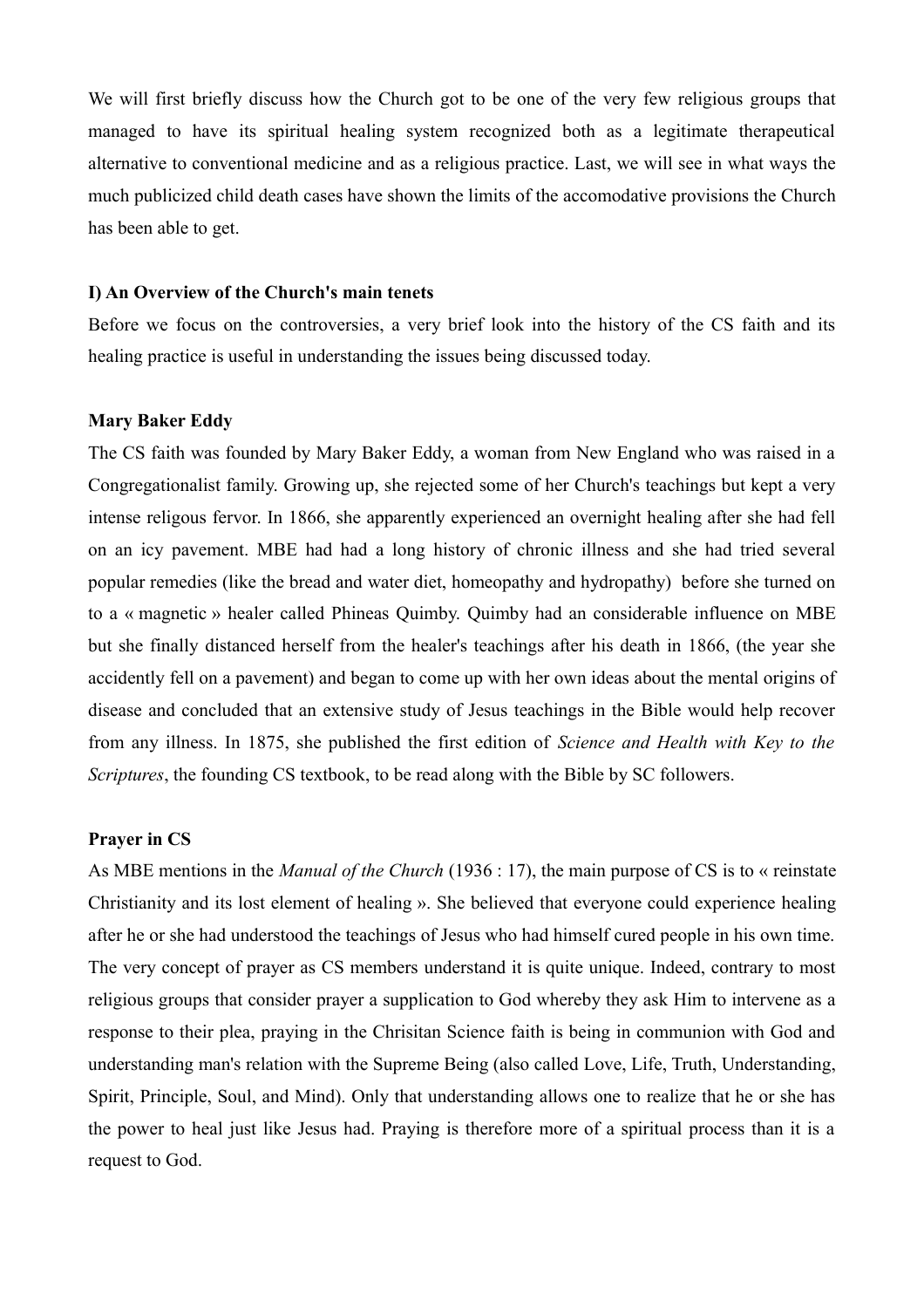#### **CS practitioners**

CS spiritual healers are called « practitioners » even though contrary to traditional medical practitioners they use no drugs, perfom no surgery and make no medical diagnoses. Today, there are no official trainings to become a CS practitioner except for a few non compulsory conferences that give members interested in healing other people some general guidlines. (In MBE's time, CS members who wanted to become practitioners had to graduate from the Massachusetts Metaphysical College, 1882-1889).

The practitioners can be called on for help by people from as well as outside the Church when they feel they need to be cured either from a physical illness or when an emotional disruption happens in their lives (loss of a relative, loss of a job, going through a divorce etc...).

Practitioners usually charge around the same amount as medical practitioners do.

#### **II) Early legal controversies**

As the CS Church was beginning to open chapters all around the US and practitioners were being called up to treat more and more people, in the late  $19<sup>th</sup>$  century, the medical profession was in a phase of transition. On the one hand, considerable progress had been made in diagnositc techniques while on the other hand actual treatment procedures were much less advanced.

The national board of doctors in the US, called the American Medical Association, decided to wage a war on what they considered was a new « irregular » sect, just as homeopaths and naturopaths were in their eyes. The medical community had already been trying to get rid of those competing groups that claimed they could heal people and which they considered were threatening their work as doctors. But when it came to CS, the AMA and its former « enemies » joined hand in hand in the legal attempt to outlaw CS spiritual healing practice.

They tried to convince legislators to explicitly ban spiritual healing as an alternative therapy. They insisted that CS practitioners should all be tried on the grounds that they were practicing medecine without a licence.

No laws explicitly prohibiting the spiritual healing practice was eventually passed but many CS practitioners were prosecuted in several States under the terms of their States' Medical Practice Acts, which mentioned that only people who had graduated from a nationally recognized medical school could practice medicine. Therefore, only the financial aspect of the practice was being challenged by the General Attorneys, not the treatment itslef. But the strategy was always the same in courts : have the practitioners' activity labeled « practice of medicine » as it was defined in the law so they would be condemned.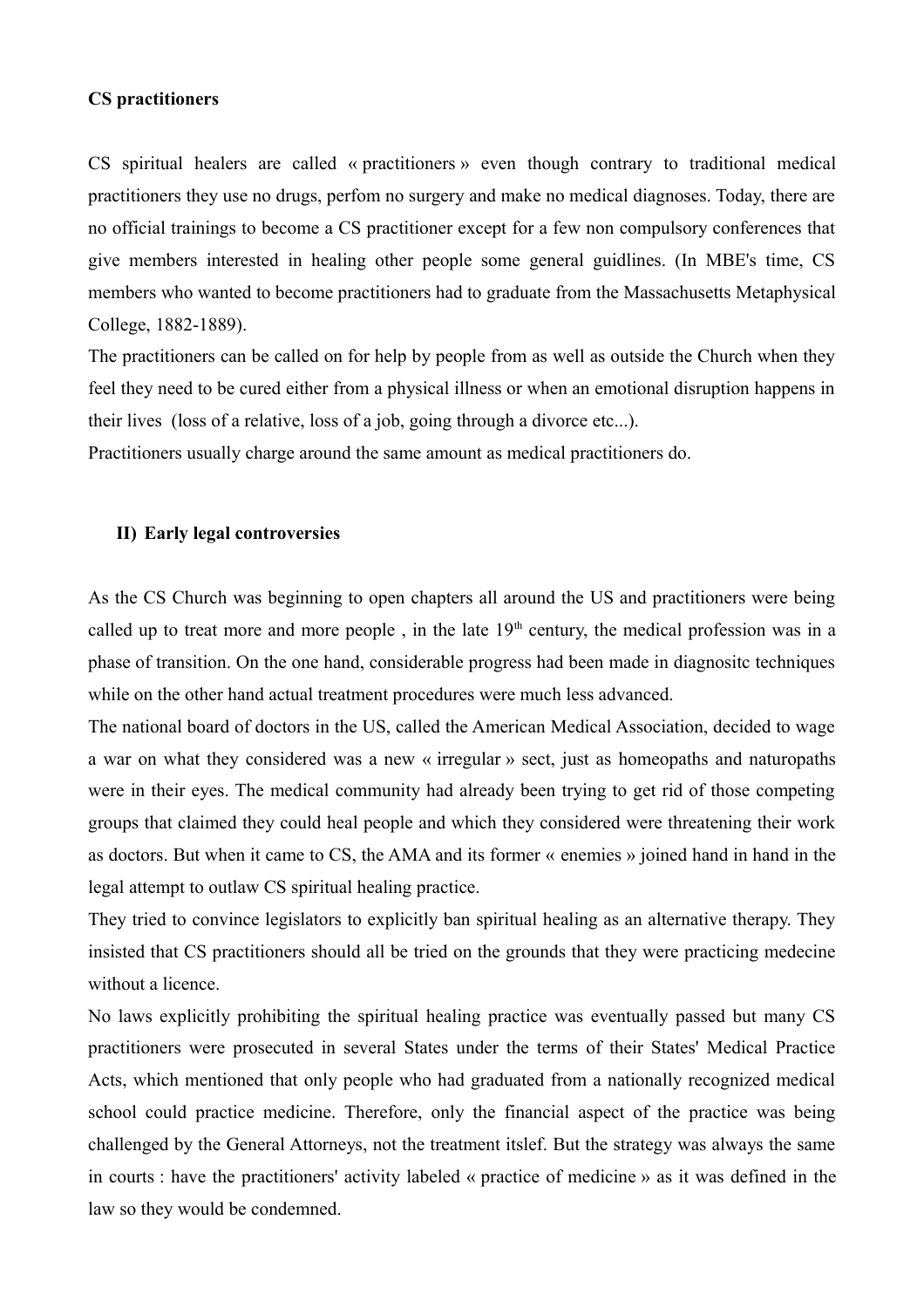The series of CS practitioners' trials started as soon as 1887 (Shoepflin, 2003) but the most notable cases were those of Ezra Buswell judged in 1894 in Nebraska, and Walter E. Mylod, heard by the Supreme Court of Rhode Island, four years later, in 1898.

#### **State v. Buswell (1894)**

The case was heard by the Supreme court of the State of Nebraska after the State had appealed the decision of the Gage County Court, which had failed to indict Buswell. During the trial, the Attorney General argued that Ezra Buswell's activity as a CS practitioner was clearly a practice of medecine because he was being paid for treating sick people. Rather than countering the AG's argument on the definition of the practice of medicine, Buswell's lawyer decided to put forward religious freedom claims under Section 4, Article 1 of the State's Constitution so that the central issue would be a religious one. Heard as a witness, Buswell himself referred to some passages of the Bible to explain his role as a spiritual healer, arguing that he was only following the words of the Scriptures, which is the recognized standard among Christian Scientists.

Shortly after the hearings, the Supreme Court decided the case : it sustained the attorney's exceptions and concluded that Ezra Buswell had been illegaly practicing medicine. The conclusion in itself is not very surprising or exceptional, however, the reasoning that helped the judges reach that conclusion is worth focusing on : as Buswell had himself used the Bible in his plea, the Court considered logical and consistent to judge the case using that same reference and prove the defendant's reasoning wrong :

> The defendant relied upon the teachings of the Bible as his authority as a Christian Scientist. It will not, therefore, be amiss to refer to it in instances applicable to his case. In the right chapter of the Acts of the Apostles, we find an account of Simon, a sorcerer, who had used sorcery, and bewitched the people of Samaria, giving out that himself was a great one.

The Court went on mentioning that Simon had let Peter know that he wanted God to give him the power to heal people. Peter's answer was taken over by the judges and commented upon as follows :

> The language of Peter, « Thy money will perish with thee, because thou hast thought that the gift of God may be purchased with money, » was a most emphatic and authoritative refutation of the idea that this special gift of God could form a proper basis for money transactions.

Relying extensively on this reasoning and the sayings of Biblical characters as the authority of the court, the judges put aside Buswell's religious claim by concluding that :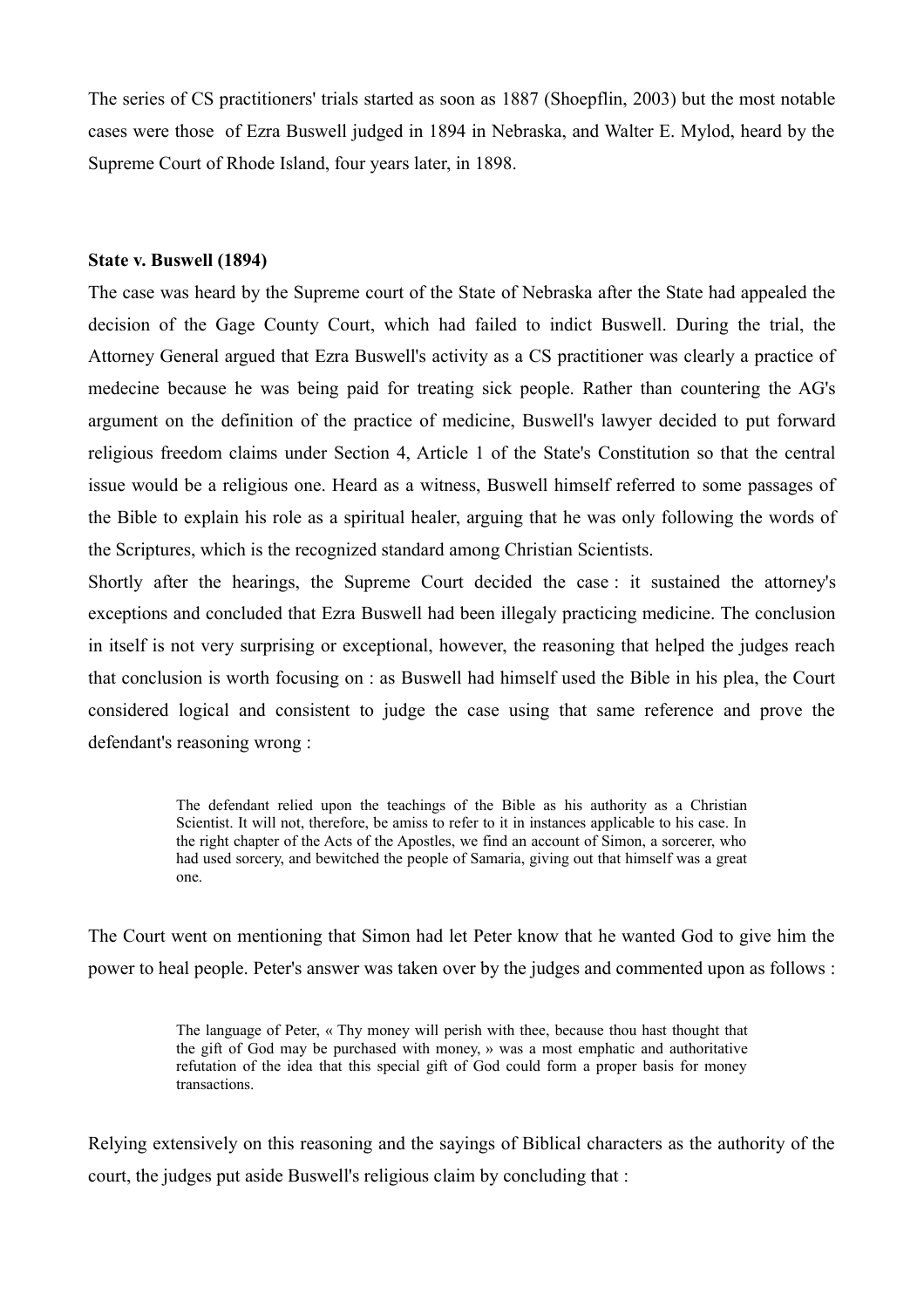There was involved no question of sentiment, nor of religious practice or duty. If the defendant was guilty as charged, neither prentense of worship, nor of the performance of any other duty, should have exonerated him from the punishment with an infraction of the statute involved. […]. The exceptions of the county attorney are sustained. Exceptions sustained.

The reasoning of the court can appear at the very least as a questionable one because it implies that the nature of the actions that are being judged as bad or immoral in the Bible are not religious ones. Hence, Buswell's activities as a spiritual healer were not considered a religious practice only because the Bible said healing does not include any financial compensation.

So Buswell's case shows how the line between religious practice on the one hand and medical practice on the other has not always been clearly drawn in courts and has ironically led the Supreme Court to rely on a religious text to prove that spirtual healing was not a religious practice.

#### **State v. Mylod (1898)**

In this case, two CS practitioners, Walter E. Mylod and David Anthony were charged of illegally practicing medicine again under the State's Medical Practice Act, after two policemen pretended they were patients and had reported to the GA that the healers introduced themselves as doctors in the sign on the door of their consulting room.

The main defendant, Walter E. Mylod decided to submitt his case to the State's Supreme Court before the County judges had decided it,on the grounds that Chapter 165 of the State's General Laws, which define who can legally be recognized as a practitioner . He claimed that the law was infringing upon the right of spiritual healers to practice without having to graduated from a medical school. The Rhode Island SC examined Mylod's request but instead of focusing on the consitutionality of the law, it concluded that Mylod's activity was not medicine according to the terms of the law :

> Medicine, in the popular sense, is a remedial substance. The practice of medicine, as ordinarily understood, has relation to the art of preventing, curing or alleviating disease or pain. It rests largely in the sciences of anatomy, physiology and hygiene. It requires a knowledge of disease, its origin, its anatomical and physiological features and its causative relations ; and,\*756 further, it requires a knowledge of drugs, their preparation and action. [...].

> Prayer for those suffering from disease, or words of encouragement, or the teaching that disease will disappear and physical perfection be attained as a result of prayer […] does not constitute the practice of medicine in the popular sense.

The court's interpretation of the definition of medical practice is quite interesting compared to the Nebraska court's reasoning in the Buswell case because here practicing medicine necessarily involves giving the patients drugs to treat their illnesses. So the court justifies its interpretation and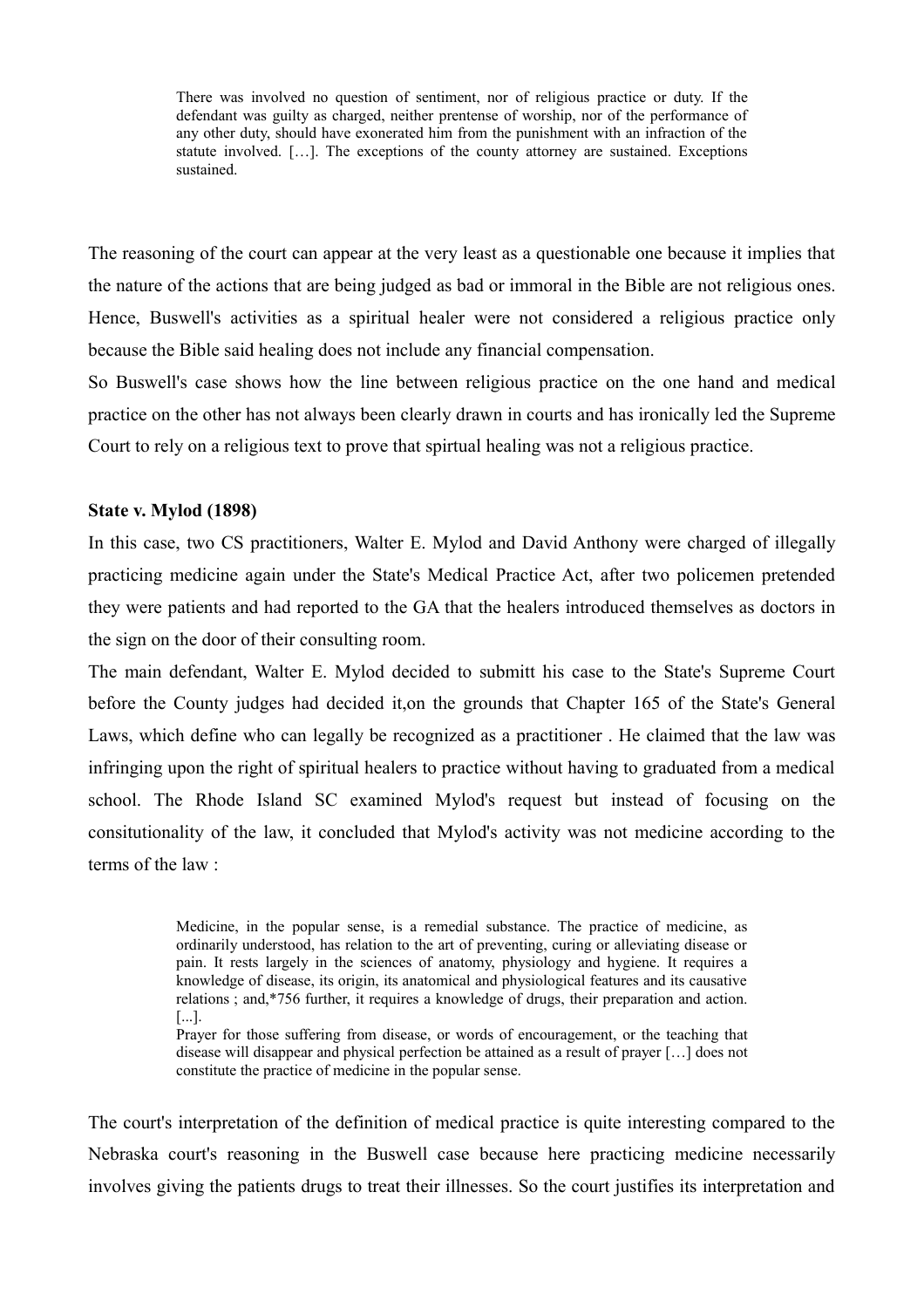the fact that the Buswell decision could not be used as a precedent here because the law regulating the practice of medicine in Nebraska had a different phrasing so it could include CS practice as a medical one.

### **III) CS's successful lobbyism (the Mediacal Practice Acts and CAPTA)**

#### **Judge Clifford Smith's strategy (1903)**

Despite the fact that the Mylod decision was favorable to the Church in Rhode Island, many Christian Scientists felt they had to protect their practice. One judge, called Clifford Smith, a Christian Scientist himself, encouraged the Church to go for a legislative recognition rather than trying to defend their practice in courts.

In 1903, he wrote a letter to Carol Norton, where he explained that the best option for the Church was to negociate directly with State legislators so they could get accomodations in the laws that were being passed. Judge Clifford was convinced that :

> [The Church's] fight for the protection of human law must, sooner or later, be fought out in legislatures. The protection of human law will come to us through 'the quickened sense of the people ' (S&H 343-13) rather than from any limits which the courts will set for legislation.

Following Judge Clifford's advice, the Committees on Publications of the Church started a successful work on the field, convincing State Representatives and Senators that the Christian Science method of healing should be recognized as a religious alternative to conventional medical treatments.

Within roughly thirty years, virtually all the States (except for Alabama, Iowa and Mississippi) had amended their Medical Practice Acts and accommodations in other laws regulating other aspects of medical care were well under way.

# **The CAPTA laws**

The State legislatures' accomodative policy expanded into a federal one in the 1970s with the enactment of the Child Abuse Prevention and Treatment Act (called the CAPTA laws). According to one news article published in « Newsday » in 1990<sup>1</sup>, the accommodations for the Church in this law signed by President Nixon, was suggested by two of the President's closest collaborators : John Ehrlichman (counsel and Assistant to the President for Domestic Affairs) and Harry Robbins Haldeman (then White House Chief of Staff).

<span id="page-5-0"></span><sup>1</sup> *Law : Christian Scientists on Trial in Baby's Death*, NEWSDAY, Apr.29, 1990.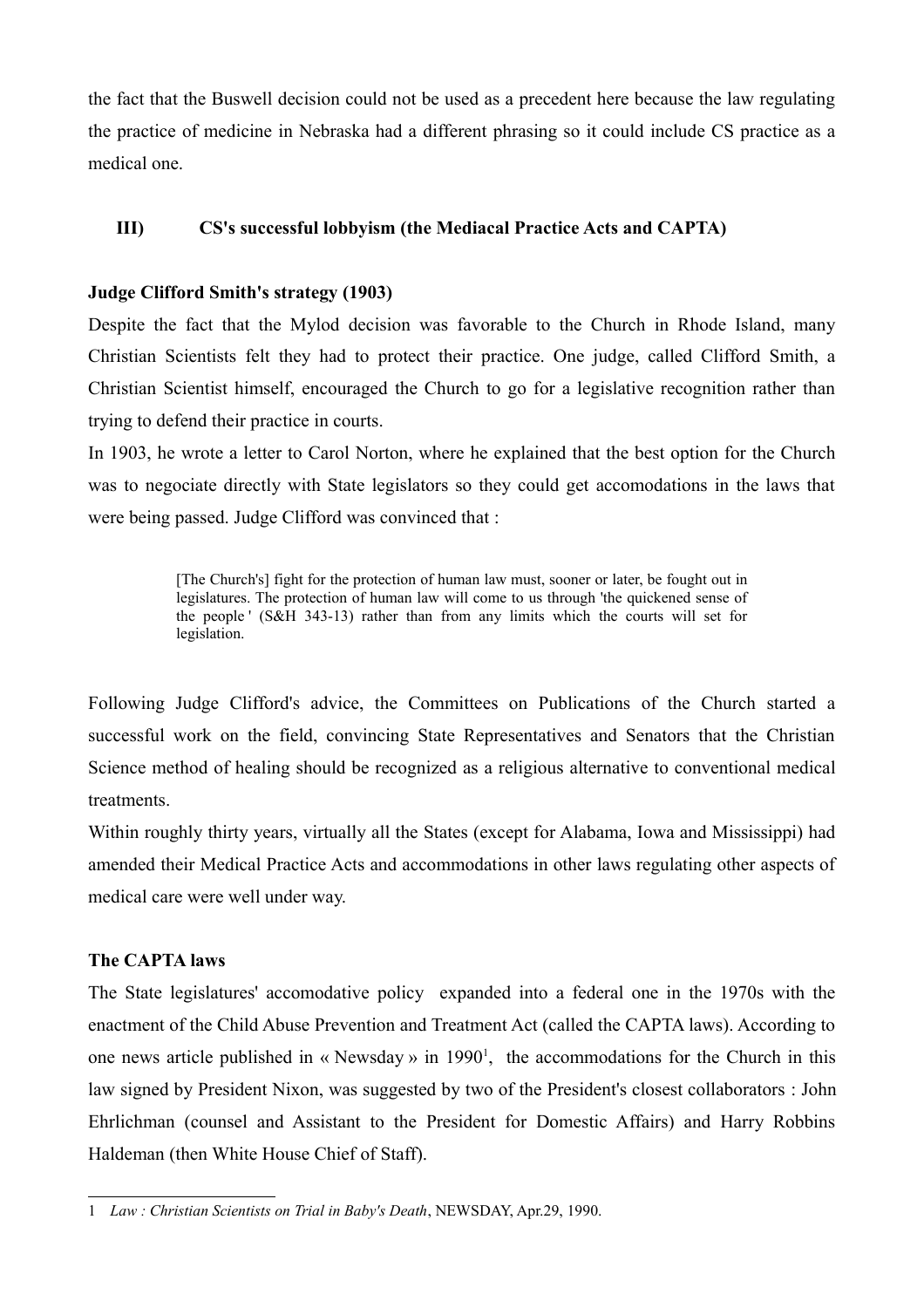The CAPTA laws were ammended several times but the original version passed in 1974, requiresd that a state include a prayer-treatment exemption in its reporting schem in order to receive federal funds. In their definition of « harm or threatened harm to a child's health or welfare », the States had to include the following provision :

> [A] parent or guardian legitimaly practising its religious beliefs who thereby does not provide specified medical treatment for a child, for that reason alone shall not be considered a negligent parent or guardian. *However*, such an exception shall not preclude a court from ordering that medical services be provided to the child, where his health requires  $it.<sup>2</sup>$

This religious exemption requirement was eventually removed in the 1983 final version of the Act but most States kept the provision in their regulations. A few States even included this exemption to their criminal codes, and specified the accommodation for Christian Scientists by name. For example, Arizona's exemptiopn statute reads :

> Notwithstanding any other provision of this chapter, no child who in good faith is being furnished christian science treatment by a duly accredited practitioner shall, for that reason alone, be considered to be an abused, neglected or dependent child.<sup>3</sup>

With such regulations in favor of their Church, Christian Science parents thought they could use their religion's treatment and call a practitioner for their sick children without fearing to be prosecuted.

However, in the late 1980s and 1990s, a series of well-publicized court cases pointed out the limits of these exemptions and their scope.

# **IV) Child death cases : manslaughter prosecutions and due process of law issues**

In many of the cases that reached Sates' Supreme Courts, the issues raised on trial by the defendants were not only the constitutional right to free exercise of religion but also due process concerns.

One case drew considerable media attention in the late 1980s early 1990s : *Commonwealth of Massachusetts v. Twitchell* (heard by the Massachusetts Supreme Court in 1993).

There were a few other cases that were also well-publicized during that period (*Hermanson v. State*, 570 So.2d 322, 1990, *Walker v. Superior Court*, 47, Cal.3d 112 (1988), *Minnesota v. McKown*, 461 N.W. 2D 63 (1991), etc...). In all those cases, Christian Science parents who had relied on their faith's spiritual healing treatment were prosecuted after their child died from his illness. All the States where the cases were brought to court had exemptions in their manslaughter and child abuse and neglect statutes, so the main issue debated on trial was the scope of these exemptions.

<span id="page-6-0"></span><sup>2</sup> Chil Abuse and Neglect Prevention and Treatment Program, 39 Fed. Reg. 43, 937 (1974).

<span id="page-6-1"></span><sup>3</sup> ARIZ. REV. STAT. ANN. && 8-531.01, 8-546(B).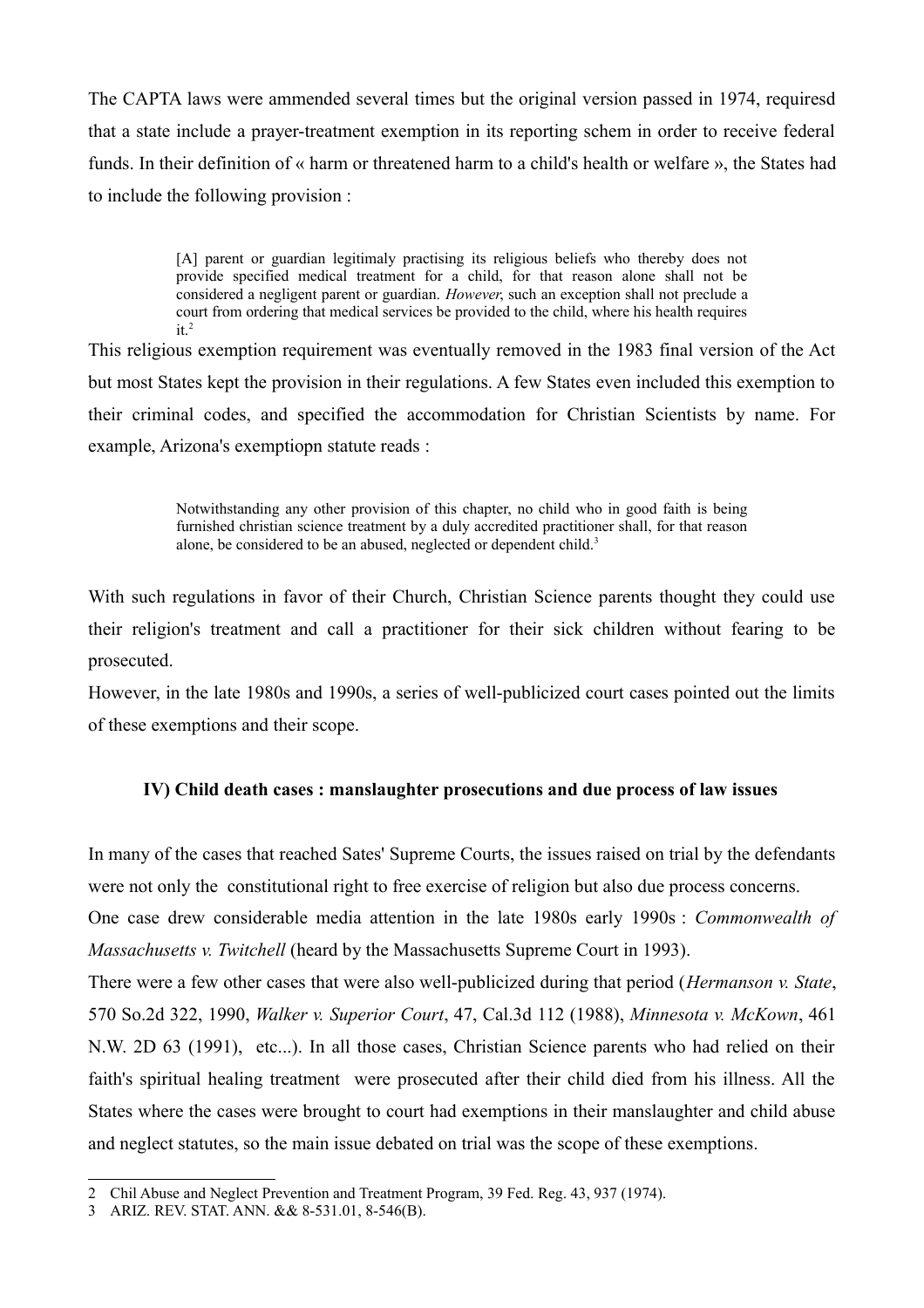We're limiting our analysis to the Twitchell case today not only because it examplifies this ambiguity in many regards but also because the trial had a considerable symbolic significance to it since took place in Boston, the birthplace of the Church.

In 1986, David and Ginger Twitchell were arrested after their two year old son died of a bowel obstruction that could have been cured with « modern medical procedures », according to the doctors that testified during the trial. Despite the exemption included in the Massachusetts child abuse and neglect statute, the Twitchells were indicted for manslaughter. The Twitchells appealed the lower court's decision to the Massachusetts Supreme Court. They used the State's law as well as a 1975 state attorney general's opinion stating that the statute prevented parents from facing criminal prosecution for failure to provide their child with medical care because of religious reasons. However, the court upheld the State's prosecutions based on the fact :

> There is no mixed signal from the coexistence of the spiritual treatment provision and the common law definition of involuntary manslaughter. Cf. United Sates v. Cardfiff, 334 U.S. 174, 176, 97 L. Ed. 200, 73 S. Ct. 189 (1952). The spiritual treatment provision protects against criminal charges of neglect and wilful failure to provideproper medical care and says nothing about protection against criminal charges based on wanton or reckless conduct.<sup>4</sup>

So according to the judges, it was clear that the law defining involuntary manslaughter and the exemption included in the child abuse and neglect statute were to be construed seperately. As a result, the defendants could face manslaughter charges under the law that considered « wanton or reckless conduct » as a proper basis for such prosecutions.

However, the attorney general's 1975 opinion on the exemption was the main argument of the defendants (In May 1975, the attorney general adressed a number of topics to the deputy director of the Office of Children) . Indeed, the Twitchells said they had relied on this document to make sure they would be protected from any legal action from the State since the opinion seemed to make it clear that the parents would not be prosecuted should the child die. The defendants therefore argued that they had lacked « fair notice », and that this would be a denial of due process of law. Quoting the AG's opinion, the Court agreed that :

> [...]an answer that says that children may receive needed services « notwithstanding the inability to prosecute parents in such cases » (id), and issues no caveat concerning homicide charges, invites a conclusion that parents who fail to provide medical services to children on the basis of religious beliefs are not subject to criminal prosecution in any

<span id="page-7-0"></span><sup>4</sup> Commonwealth v. Twitchell 416. Mass. 114 ; 617 N.E.2d 609, 1993.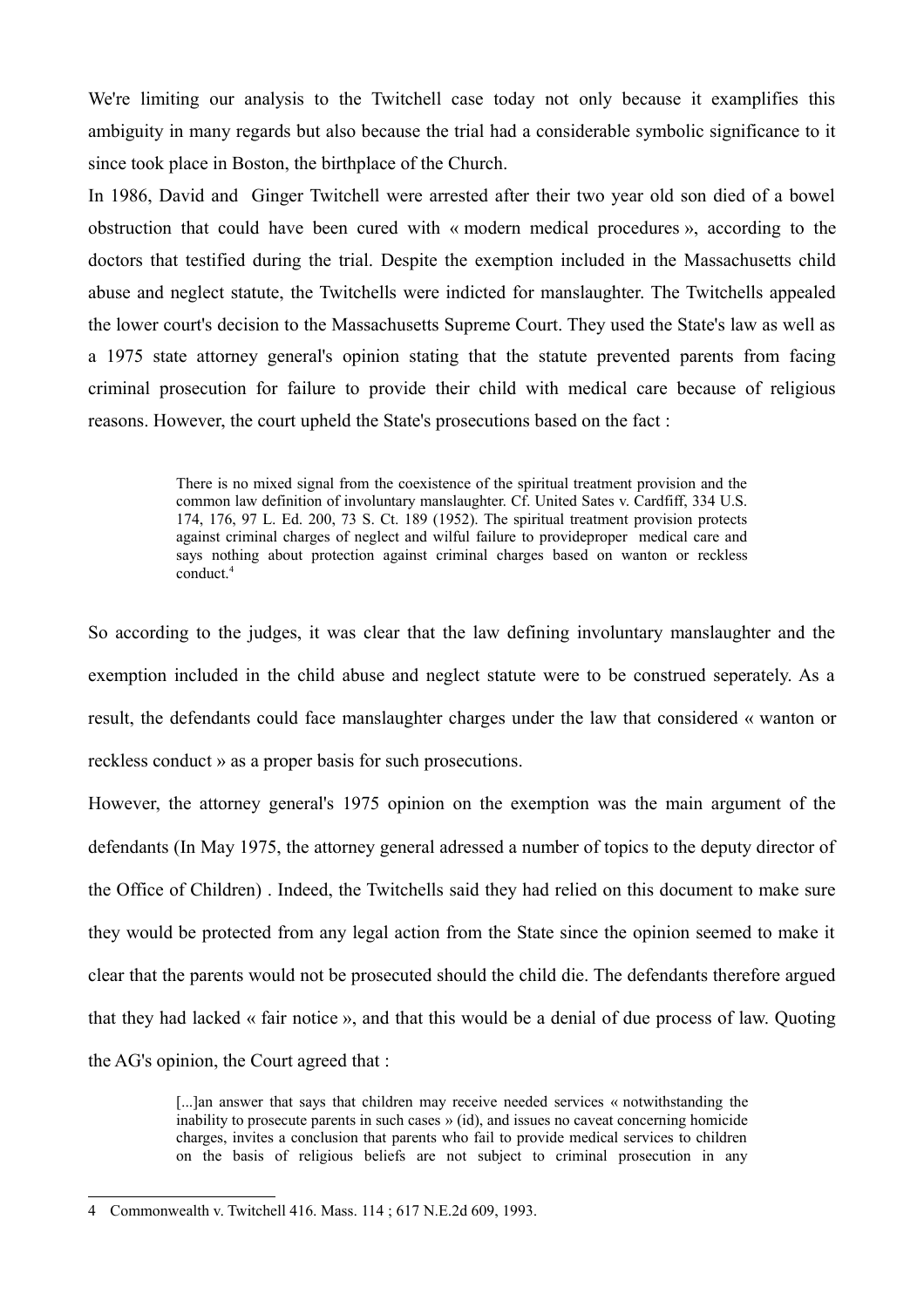circumstances<sup>5</sup>

The attorney general's opinion was therefore considered as misleading, because in its phrasing it led the denfendants to have a misconstrued approach of the law. Hence, the decision of the judges, who decided to overturn the lower court's judgment :

> Although it has long been held that « ignorance of the law is no defense » (Commonwealth v. Everson, 140 Mass. 292, 295, 2 N.E. 839 [1885]), there is substantial justification for treating as a defense the belief that conduct is not a violation of law when a defendant has reasonably relied on an official statement of the law, later determined to be wrong, contained in an official interpretation of the public official who is charged by law with the responsibility for the interpretation or enforcement of the law defining the offense.<sup>6</sup>

Even though the Twitchells had won their case, the decision was not a big victory because the State's Assembly simply removed the exemption (Section 1, Chapter 273 of the Massachusetts criminal code) in 1986, well before the trial took place. Ironically, the legal victory in this case actually seems to have entailed a step back in the legislative field, the repeal of the accommodative section of the statute.

#### **Conclusion**

As we have seen in the first part of this presentation, the legal battle in the early days of the Church's history has allowed Christian Scientists to get a legal recognition of their religious practice. But the fact that this practice has a medical (in the sense therapeutical) dimension to it has made any accomodative statute quite ambiguous as far as the scope of these accomodations goes. From the Twitchell case as for the other cases mentionned in this study, it seems that spiritual healing has been allowed to CS parents as a legitimate religious practice and/or therapeutical choice for their children only as long as the treatment is succesful and the child does not die.

The line between the will to let the Church's members decide to rely exclusively on their faith's healing practice and the obligation of the State to make sure that its citizens take care of their children and don't put them in danger is far from being obvious.

It appears that religious accomodations are a very sensitive issue because many aspects that regulate

<span id="page-8-0"></span><sup>5</sup> Commonwealth v. Twitchell 416. Mass. 114 ; 617 N.E.2d 609, 1993.

<span id="page-8-1"></span><sup>6</sup> Ibid.